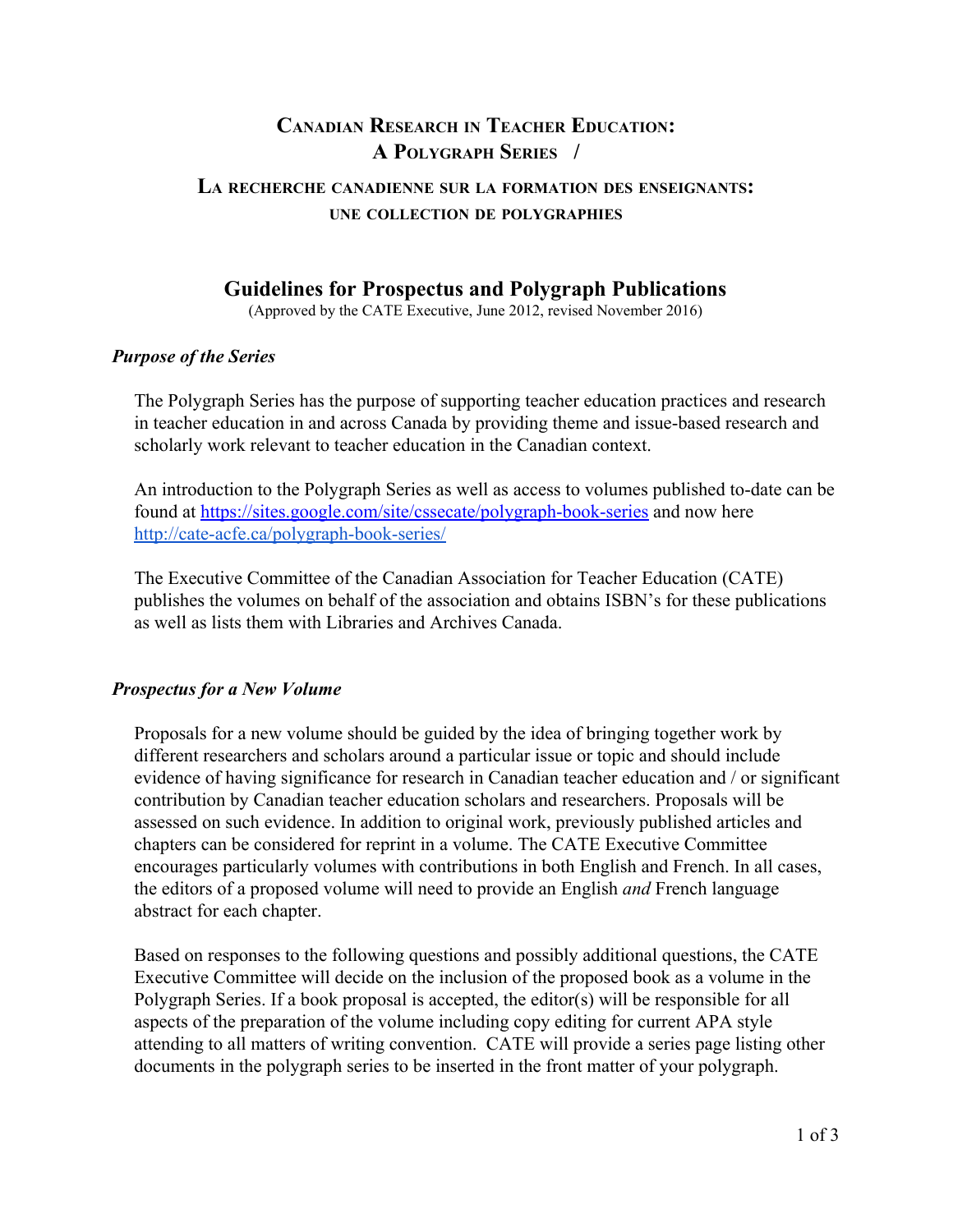The CATE Executive Committee is responsible for arranging for the assignment of an ISBN, submission to Library and Archives Canada, and publishing an electronic copy of the volume on the CATE website.

A prospectus for a new volume should include the following information:

*Issue / Topic*

- What is the topic or larger issue that the planned volume will address?
- Why is this topic or larger issue relevant to teacher education in the Canadian context? In what way do Canadian scholars and researchers contribute substantially to the volume?
- What is the planned title of the proposed volume?

#### *Editors*

- Who will the editor(s) of the planned volume be?
- $\bullet$  What are the credentials of the editor(s) with respect to the topic or issue and to the role of an editor?

### *Chapter Contributions of the Planned Volume*

- What is the planned chapter structure of the volume with respect to parts and sections and the number of chapters?
- What are the planned chapters (if known)? Who are the chapter authors (if known)?
- If the plan is to include reprinted works as additions to the polygraph, have the authors been contacted?
- How will chapter contributions to the planned volume be solicited? (if applicable)
- How will contributions to the planned volume be selected among submissions? (if applicable)

### *Peer-Review and Copy-Editing Process for Chapter Contributions*

- Some kind of appropriate peer-review process for original chapters for the proposed volume is required. This requirement does not apply to an introductory chapter by the editor(s). What peer-review process is planned for the contributions to the proposed volume?
- Some kind of appropriate copy-editing process is required for all original chapters for the proposed volume. The editors are responsible for the quality and costs of the process. The CATE Executive Committee reserves the right to assess the quality of the copy editing. What copy-editing process is planned for the contribution to the proposed volume?
- Editors should prepare a simple budget anticipating the costs of copy-editing and translation of abstracts into French along with possible sources of revenue to support this work.

### *Timeline*

• What is the timeline of the project (from the planning to the publication)?

#### *Copyright*

• Authors retain copyright of their work and grant CATE the right of first publication. Authors retain the right to share the work in a subsequent publication